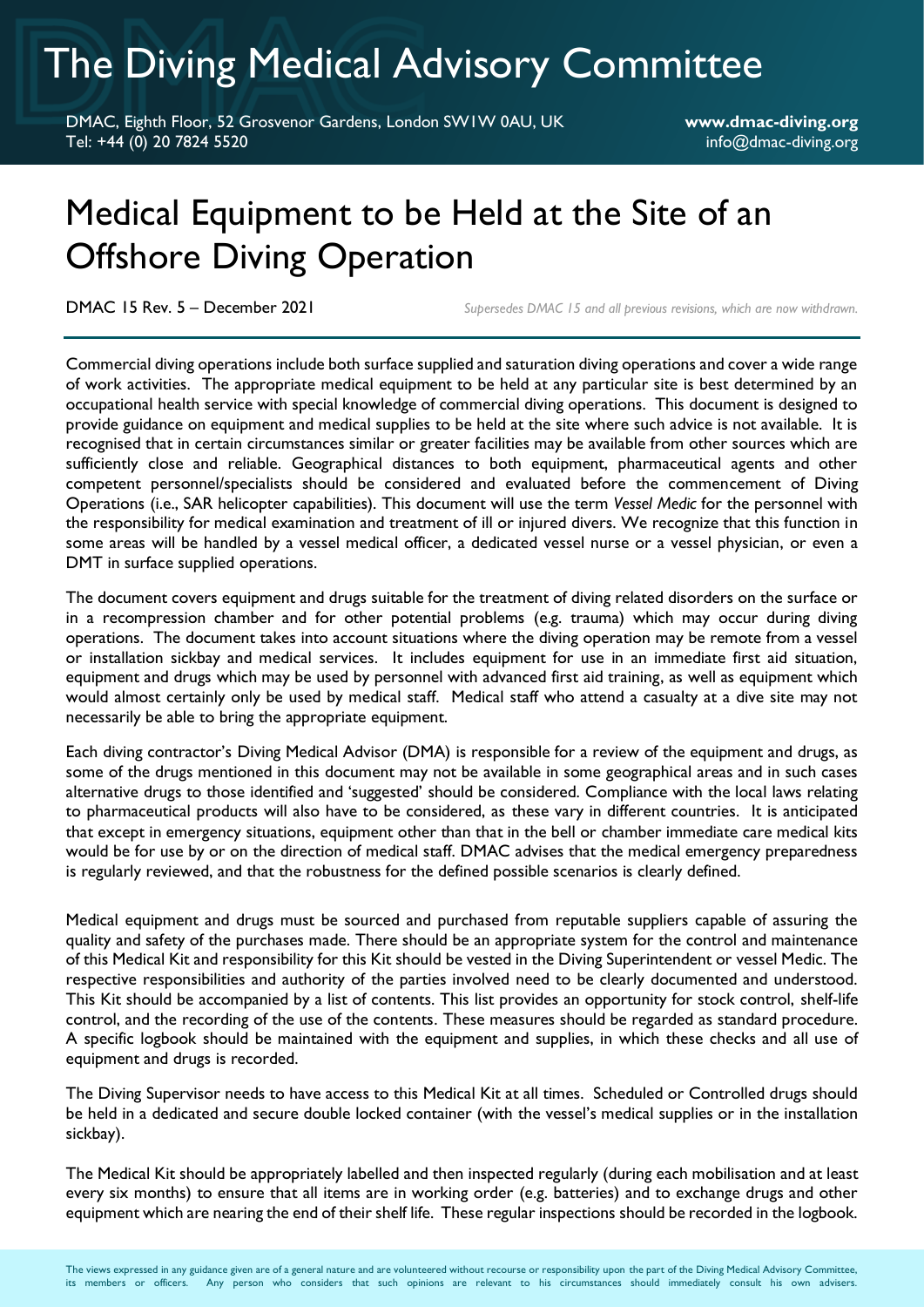Consideration should be given to the need for pressure testing mechanical or electrical equipment. Local conditions may require a more frequent inspection regime.

People involved in the provision of care in diving situations should be part of a system of continuous training to help prevent skill fade.

At all times, including during transit to the diving worksite or diving support vessel, this Medical Kit must be kept dry and clean, locked in an appropriately labelled and dedicated light-resistant container. Care must be also taken to ensure that this equipment is stored within a temperature range of  $+4\degree$  to  $+25\degree$  Celsius.

The kit should be packaged and labelled in a logical manner that allows easy and rapid access to the contents, specifically those contents that are often used at the same time.

This is a guidance document based on current information. This Medical Kit will not cover all the aspects of medical care in a diving system and should be used in conjunction with the installation or vessel's medical kit. DMAC 15 should also be read in conjunction with DMAC 28 "The provision of emergency medical care for divers in saturation".

There should thus always be good communication between the diving team and the Vessel Medic.

*Audits of any DMAC 15 kits should involve a Vessel Medic with experience in the field, who understands the limitations of this guidance note, understands the diving project, and understands the potential difficulties of the procurement of certain drugs depending on the country jurisdiction where the diving is taking place. A copy of DMAC 15 should accompany each kit with the final page (Appendix 1) completed as appropriate.*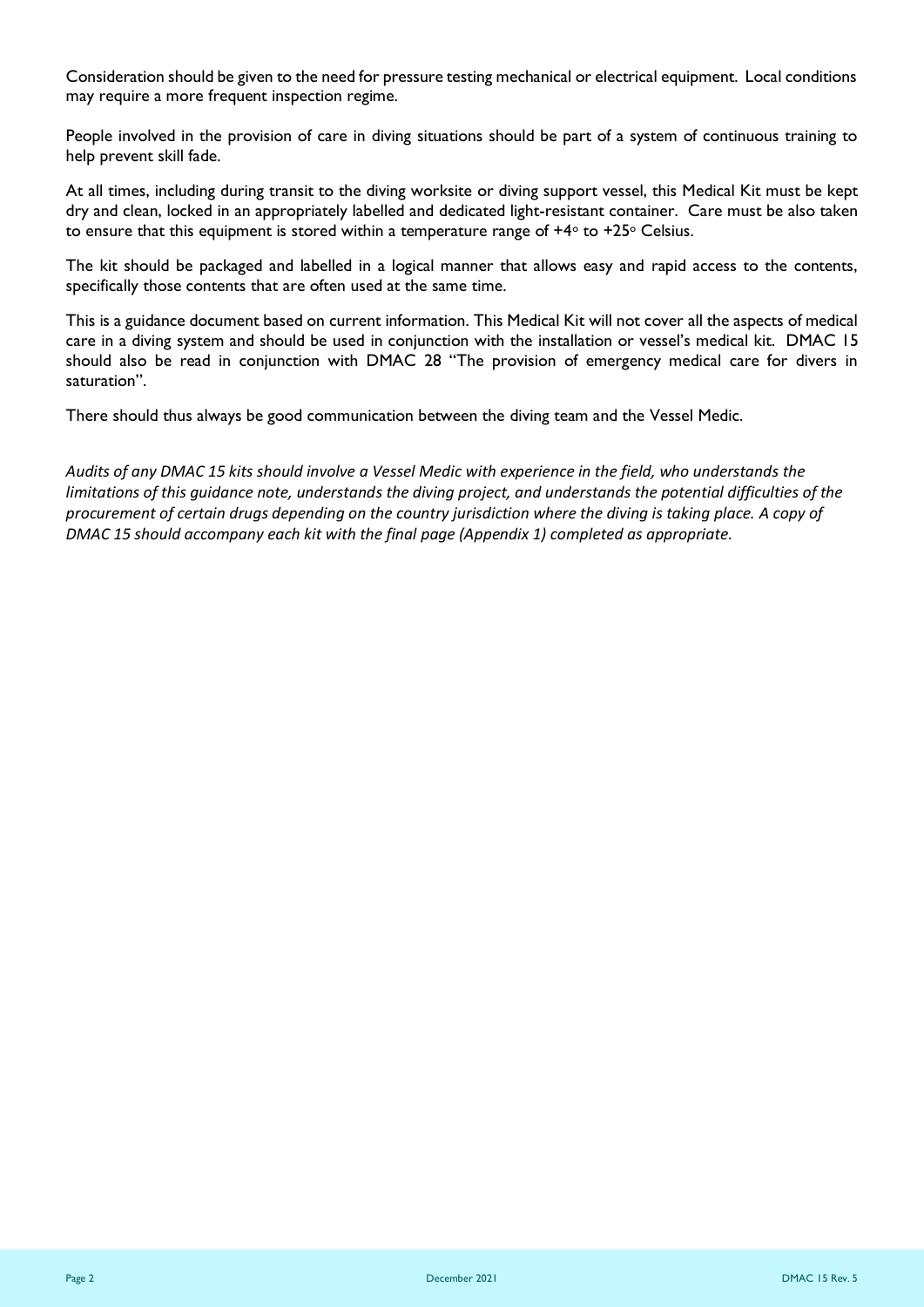## **Equipment to be Held in a Diving Bell and Hyperbaric Welding Habitat (***to be stored in a watertight bag or container***)**

- $\bullet$  1 Emergency limb tourniquet (e.g. CAT $\circledR$  or  $MAT$ <sup>(8)</sup>
- $\div$  3 Polythene bags these can be used to cover burns or as waste bags
- I Resuscitation face mask (preferably with a silicone filled face seal and a non-return valve) or shield, for mouth-to-mouth ventilation (e.g. Laerdal pocket mask or face shield)
- 2 Oropharyngeal airways size 3 and 4 (e.g. Guedel type)
- I or 2 correctly sized Supraglottic airways (e.g. IGel sizes 3, 4 or 5) with catheter mounts and filters. This will require the assessment of the divers using the bell or habitat at any given time.
- I Tuff cut scissors
- 2 Triangular bandages
- 1 Roll of 1 inch adhesive tape
- $\div$  2 Crepe bandages 3 inch
- 1 Hand operated suction pump
- 1 Wide bore suction catheter (for example: Yankeur)
- 1 Watertight bag
- 1 Adult adjustable cervical spine collar
- 2 Pairs of non-sterile gloves (non-latex, appropriately sized)
- 2 x small "pods/sachets" of sterile water or NaCl for eye wash
- I Medium dressing
- 1 Large dressing

## **Equipment to be available for immediate use in a living chamber (DDC)**

The same equipment as for the Diving Bell, should be available for rapid use in each living chamber of a saturation system and in each air diving chamber/Deck Decompression Chamber (DDC).

In 'living' chambers a foot or gas-powered suction pump may be preferred. The watertight bag is not required within 'dry' living chambers and it is acceptable that this equipment may be stored outside the system ready to be passed in immediately, as required.

If more of specific items are required these should be found in the normal ships' medical stores.

It is not necessary to have one set per living chamber in a saturation system, but it is suggested there is 1 set per 3 chambers and that this might be stored near sat control to be easily accessible.

## **Equipment to be Held in a Hyperbaric Rescue Unit (HRU) compartment** *(or within the surface compartment of a self-propelled hyperbaric lifeboat):*

- $\bullet$  1 Emergency limb tourniquet (e.g.  $CAT^{\circledast}$  or  $MAT^{\circledR})$
- ◆ 3 Polythene bags
- 1 Resuscitation face mask (preferably with a silicone filled face seal and a non-return valve) or shield, for mouth-to-mouth ventilation (e.g. Laerdal pocket mask or face shield)
- 2 Oropharyngeal airways size 3 and 4 (e.g. Guedel type)
- I Tuff cut scissors
- 1 Medium dressing
- 1 Large dressin**g**
- 2 Triangular bandages
- 1 Roll of 1-inch adhesive tape
- 2 Crepe bandages 3-inch
- I Hand operated suction pump
- 1 Watertight bag
- 1 Wide bore suction catheter (for example Yankeur)
- 1 Adult adjustable cervical spine collar
- $1 2$  boxes of non-sterile gloves (non-latex, appropriately sized)
- 2 x small "pods/sachets" of sterile water or NaCl for eye wash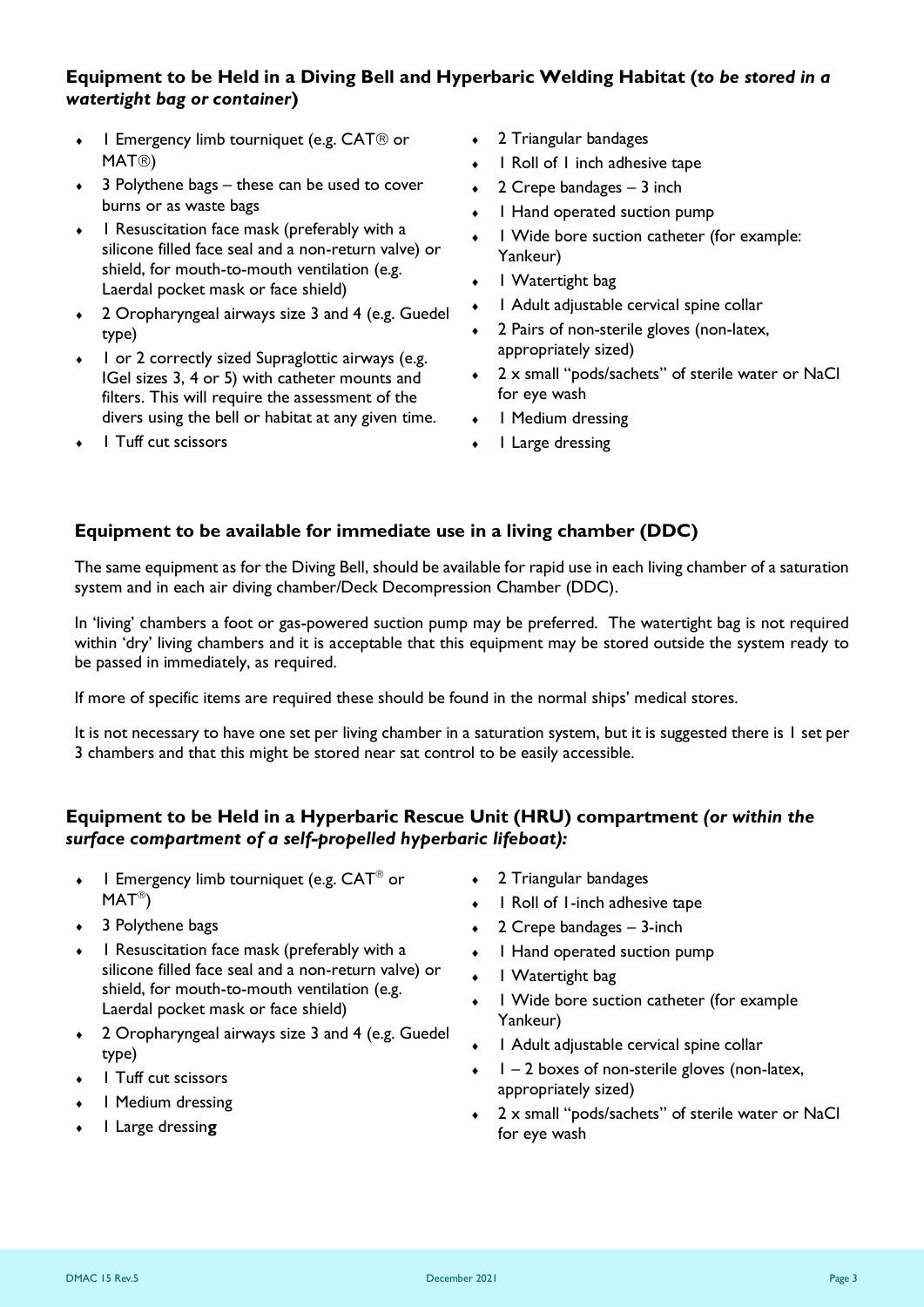Sealable vomit and metabolic waste bags must be provided that allow for safe containment and disposal of this waste. Suggested: Absorbeze Maxi Sick Bags. Consideration should be given to the number of occupants and possible time expected before retrieval. A minimum of 15 per occupant is required.

Given the confines of the evacuation unit and the potential for contamination, anti-diarrhoeal preparations such as Imodium should be considered.

Fluid replacement supplies which can be primarily water, to allow approx. 100-150mls per man per hour, must be available. Rehydration preparations to maintain electrolytic balance should also be considered as essential to augment the fluid balance of both the dive and surface crew.

## **In the event of the requirement for hyperbaric evacuation, the following need to be available for immediate passing into the chamber prior to the divers entering the HRU. The surface support crew also need to be given the same medication:**

Each team member (both divers and surface support crew) should chew  $2 \times 300$ µg tablets of hyoscine hydrobromide and have a Scopolamine dermal patch placed behind one ear prior to evacuation into an HRU. The 2 hyoscine hydrobromide tablets will take effect within 30mins and last approximately 7-8 hours, after which the dermal patches will become effective and last approximately 72 hours.

The number of tablets and patches required depends on the number of people within both the dive team and surface support team and will need to be calculated prior to each mobilisation.

There should be extra tablets and patches available for the dive and support team in case of failure of the adhesiveness of the dermal patches.

## **Equipment to be held for a Hyperbaric Reception Facility**

A full DMAC 15 kit, excluding the drugs, should always be deployed with the HRF.

Arrangements should be in place as part of any project specific Hyperbaric Evacuation Plan with a local hospital or medical supplies facility to provide further medical equipment and the drugs as needs be, within an appropriate timescale. This requires prior preparation and planning.

A risk assessment should be undertaken to assess what drugs and extra equipment may be needed and ensure that they will be available from the local supplier, at short notice.

## **Equipment to be Held at the Dive Site**

#### **Diagnostic Equipment**

- ◆ I Pencil torch
- Electronic Thermometer(s) to cover the range  $26^{\circ}$ C to  $43^{\circ}$ C
	- $\circ$  This could be one or 2 thermometers
	- o Sheaths to allow multiple use.
- 1 Stethoscope
- 1 Aneroid sphygmomanometer
- 1 Reflex hammer
- 1 Tape measure
- 2 Tuning forks (128Hz and 256Hz)
- Pins for testing sensation (e.g. Neurotips)
- Blood sugar testing equipment.
- Tongue depressors
- Urine testing strips
- 1 Otoscope (with spare bulb and batteries and disposable ear pieces)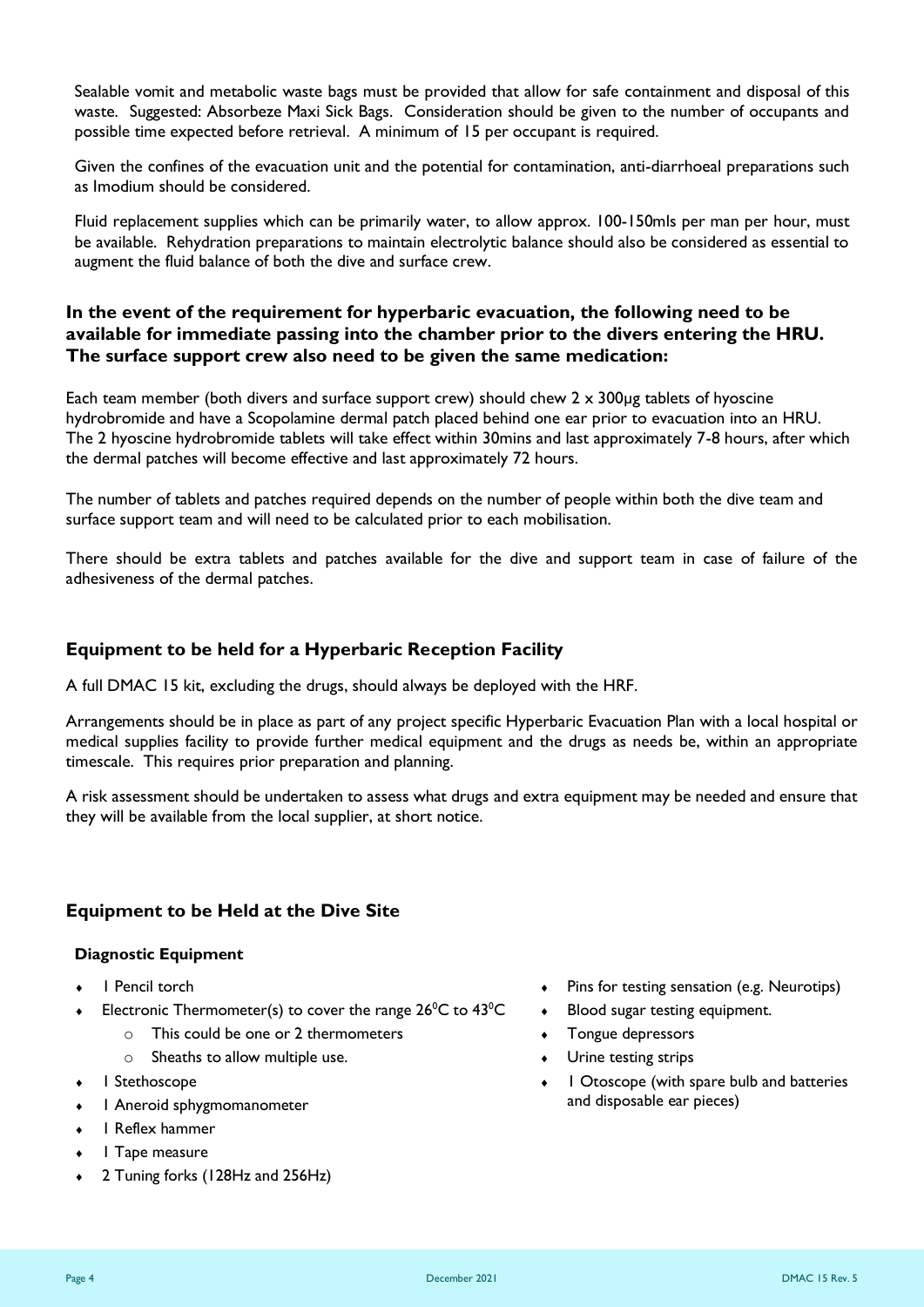## **Thoracocentesis / Chest Decompression**

- 2 Intercostal drain and drainage kits preferably those without sharp metal 'trocar' introducers (e.g. Portex flexible introducer type) *Primarily for use by suitably trained doctors.*
- 4 x devices for emergency needle Chest Decompression
- 2 Heimlich Valves
- Suitable strapping/fixing to secure the system appropriately

## **Urinary Catheterisation**

- 2 Urinary catheters (preferably non latex) sizes 14 and 16 or 18 (e.g. Foley type)
- 2 Urine collection bags
- 2 Catheter spigots (optional)
- 2 x 20ml sterile water
- 2 Urethral anaesthetic gel
- Suitable strapping/fixing to secure the system appropriately

## **Dressings**

- 10 Packets gauze squares 10 x 10cm
- 5 Packets cotton wool balls
- 4 Triangular bandages
- 4 Trauma care bandages
- 12 Safety pins
- 2 Adhesive bandage 75mm x 3m
- 2 Adhesive bandage 25mm x 3m
- 2 Crepe bandages 6 inch
- 2 Crepe bandages 3 inch
- 2 Large dressings
- 2 Medium dressings
- 40 Adhesive plasters
- 2 Dressing bowls
- 4 Eye pads
- 1 Eye wash kit
- 5 x Soft silicone primary wound dressing (8cm x10cm) (e.g. Mepitel)

Equipment to immobilise fractured/sprained limbs (e.g. a 36 inch SAM splint, which can be cut to size as required)

## **Sterile Supplies – General.**

*There are many options of disposable sterile supplies which can be considered but should contain at least the following.*

- 4 Universal containers
- $\div$  2 Drapes 60 x 90cm
- 10 non-alcohol swabs or sachets of skin disinfectant (e.g. Cetrimide solution)
- 10 pairs of sterile gloves (selection of sizes, preferably nonlatex)
- 6 Sutures non-resorbable (e.g. nylon) (3/0 and 4/0), preferably with cutting needles attached
- 1 Medium sized sharps bin
- 5 x 20ml syringes
- 5 x 10ml syringes
- 5 x 2ml syringes
- 10 x 18g needles
- 10 x 21g needles
- 4 packets of Steri-strips (paper stitches)
- One bottle of antimicrobial surgical skin cleanser (e.g. Hibiscrub, similar chlorhexidine based cleansers)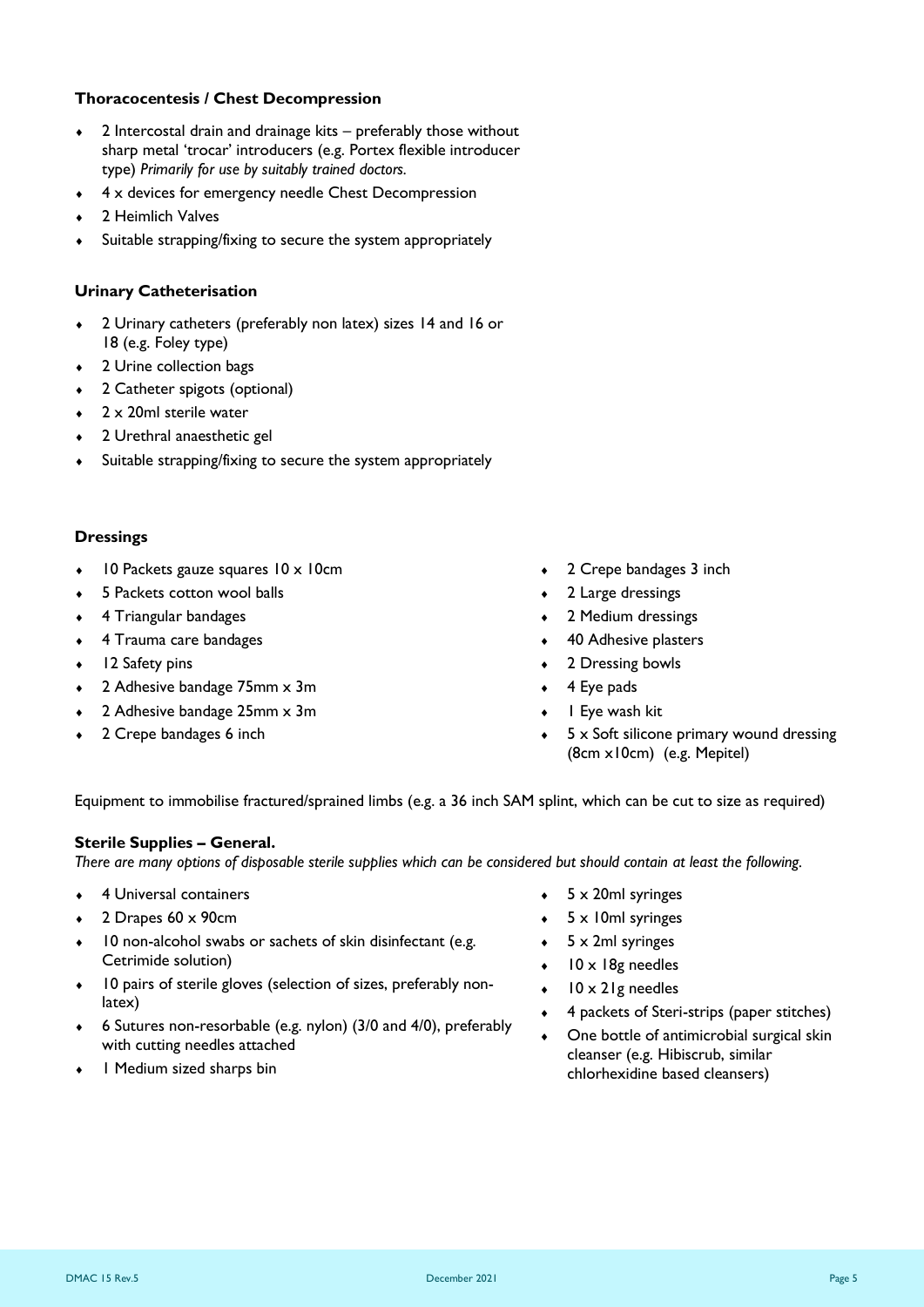#### **Sterile Supplies – Specific**

Disposable sterile procedure packs should be obtained to lock into the chamber for specific procedures such as Minor operations, Urinary Catheterisation, Thoracocentesis and Suturing procedure packs for example. To contain the equivalent of:

- 1x Kidney Dish,
- 1x 60-100 ml bowl (Gallipot)
- 10 sachets of skin disinfectant (e.g. Cetrimide solution)
- 10 x 7.5cm 4ply Non Woven Cotton Swabs,
- 4 x Dressing Forceps,
- 2 x Tissue Backed Drapes 60 x 90cm,
- 1 x Yellow Bag (for disposal of used items)

## **Sterile Instruments**

- 2 Spencer Wells forceps 5 inch
- 1 Mosquito forceps
- 1 Dressing forceps
- 2 Disposable scalpels
- 1 Forceps fine toothed

#### **Intravenous Access**

- 1 Tourniquet to aid venous access
- 3 IV/IO Giving sets
- 4 IV cannulae 16g
- 4 IV cannulae 18g
- 4 Butterfly infusion sets 19g (optional)
- 2 Magnetic hooks
- 4 x 3-way IV taps
- 10 x IV cannula dressings
- A pressure bag for rapid infusion of fluids.
- I Dressing scissors
- 1 Scissors fine pointed
- 1 Stainless steel ring cutter (for removal of rings and other piercings) – this does not need to be sterile
- $\bullet$  Intraosseous (IO) infusion system. A minimum of 2 sets of devices are required. It is suggested that manual or spring loaded placement systems are used.

If used, the DMTs must be appropriately trained in and up to date with the system chosen and used by each diving company. The use of battery operated placement systems in a hyperbaric chamber environment is contraindicated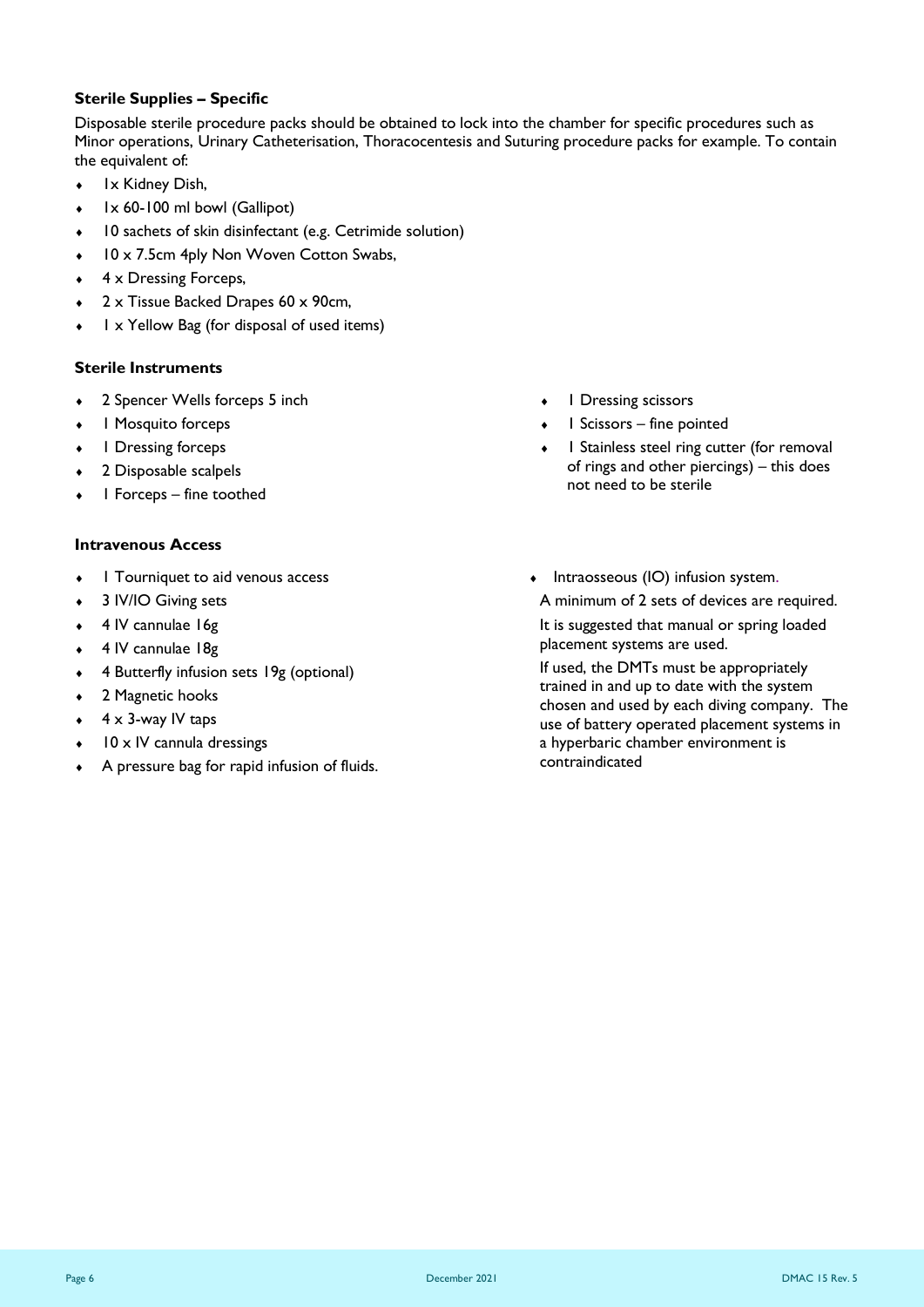#### **Resuscitation**

- Self-inflating bag-valve-mask / Resuscitator to include reservoir and connection for BIBS gas (e.g. Laerdal type)\*
- 3 Resuscitation masks with silicone face seals (varied sizes)
- 1 Pocket resuscitator with one-way valve (e.g. Laerdal pocket mask with a silicone face seal and non-return valve) or face shield for mouth-to-mouth ventilation
- 3 Supraglottic airways sized for adult males (e.g. IGel sizes 3, 4 and 5) with catheter mounts and filters – if female divers on board ensure there are correctly sized airways for them
- (optional) Endotracheal tubes (ET tubes) (e.g. sizes 7, 8 and 9) with catheter mounts and filters and an Intubation Stylet<sup>\*\*</sup>
- (optional) Laryngoscope and batteries and spare bulbs. The use of Laryngoscopes with fibre optic disposable blades is encouraged. This is required if ET tubes are stored
- 1 Automated external defibrillator.

If this is to be used inside the chamber or hard wired into the chamber it should be appropriately tested for such use.

- *\* Resuscitators may require modification to gas inlet to ensure adequate filling at pressure*
- *\*\* Endotracheal tubes should be provided for use by doctors only*
- 2 Oropharyngeal airways sizes 3 and 4 (e.g. Guedel type)
- I Foot operated or gas powered suction device
- 2 Endotracheal suction catheters
- 2 Naso gastric tubes size 16
- 2 Wide bore suckers
- (optional) 2 Nasopharyngeal airways e.g size 6 and 7 with flange,
- 1 Magill Forceps
- A nebuliser mask and associated tubing

For Surface Supplied diving there should be oxygen delivery systems available to enable normobaric oxygen therapy for each diver for the time required to reach any therapeutic facilities. As an absolute minimum there should be capacity for 4hrs treatment with  $F_1O_2 \approx 1,0$ .

Rebreather systems such as the "Wenoll emergency oxygen rebreather" system should be considered to extend the life of any oxygen cylinder.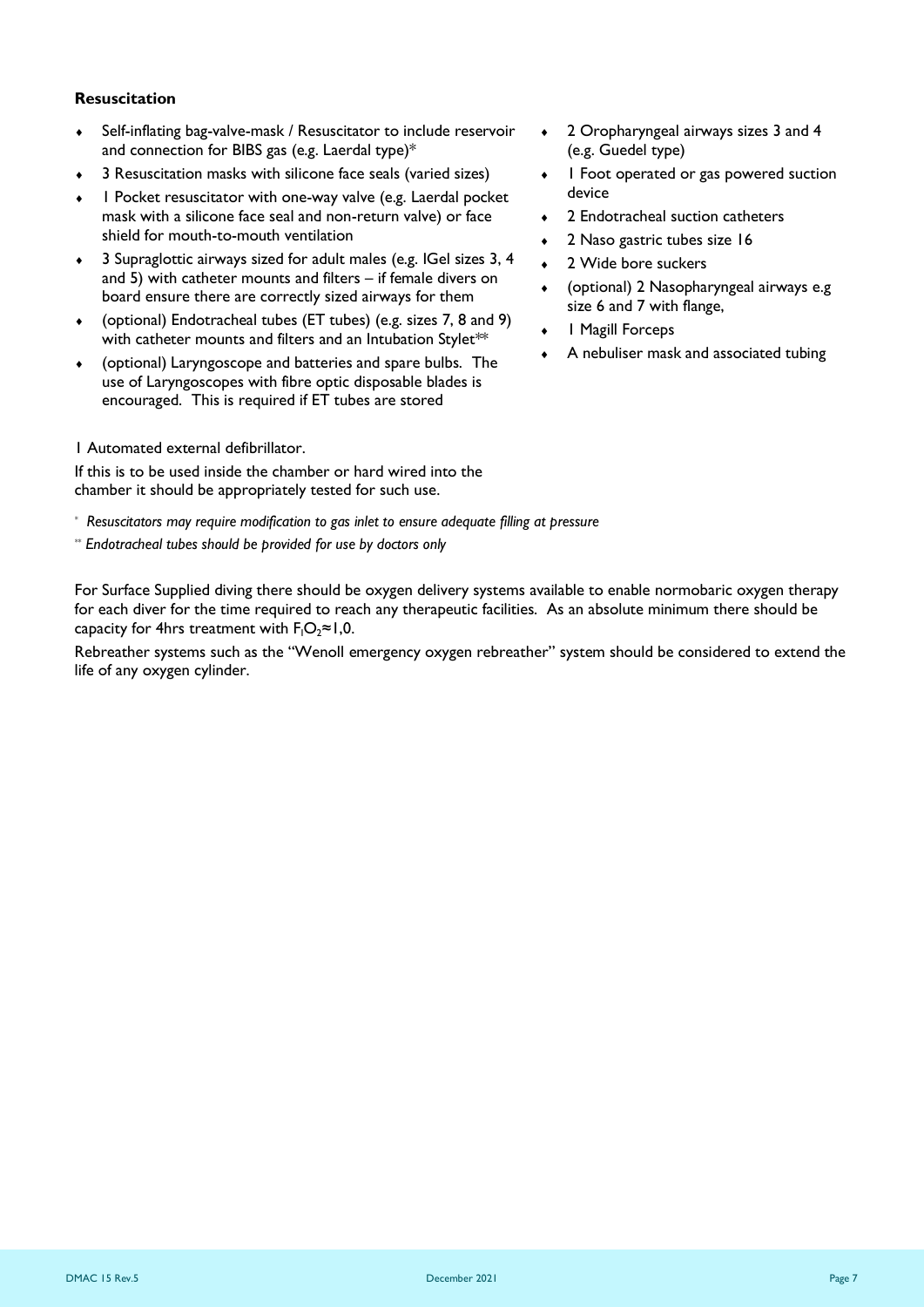## **Drugs**

These drugs should be present on the vessel (DSV) or installation and stored within the sick bay or medical facility. There is no requirement to have a specific set of DMAC 15 drugs completely separate from the vessel's or installation's normal inventory. However, the below drugs should be auditable as present prior to each diving operation in sufficient quantities to support the diving operations. There should be an appropriate system in place to replenish used items in a timely fashion.

A risk assessment must take place prior to any diving operation to consider the risks involved, the location and the time it would take to get any sick or injured diver to a place of definitive medical care. Thus, for example, for Saturation diving the type of work being performed (E.g. risk of trauma), the depth of the diving and the time for decompression are amongst the issues that need to be considered. This risk assessment may guide the choice of drugs required.

The drugs mentioned below are suggestions and the Diving Medical Advisor can always make appropriate changes and document these in Appendix 1 as needed. There are some drugs (IM or IV) that now come in prefilled syringes which may be a more suitable alternative to glass filled vials.

Anatomical Therapeutic Chemical (ATC) codes are provided in brackets for guidance.

#### **Anaesthesia**

#### *Lidocaine injection* (N01B B02)

Suggested: Lidocaine 10mg/ml or 20 mg/ml ampoules 5 x 10ml Indication: Lidocaine is a useful local anaesthetic

## **Analgesia**

#### *Soluble aspirin tablets* (N02B A01)

Suggested: Soluble aspirin, 20 x 300mg or 20 x 500mg tablets Indication: Mild to moderate pain, pyrexia, chest pain of suspected cardiac origin 1 to 2 tablets every 4 to 6 hours

## *Paracetamol tablets* (N02B E01)

Suggested: Paracetamol, 25 x 500mg tablets Indication: Mild to moderate pain, pyrexia (fever) 1 to 2 tablets every 4 to 6 hours to a maximum of 8 tablets in 24 hour period

## *Non-Steroidal Anti-Inflammatory Drug (NSAID) (M01A XXX)*

Suggested: Ibuprofen 30 x 400 mg tablets Indication: Mild to moderate pain and musculoskeletal inflammatory disorders 1 tablet every 6 hours.

## *Codeine or dihydrocodeine tablets* (N02A A08 or R05D A04)

Suggested: Codeine or dihydrocodeine, 20 x 25-30mg tablets Indication: Moderate to severe pain 1 x 25 or 30mg tablet every 4 to 6 hours when necessary

#### *Morphine injection* (N02A A01)

Suggested: Morphine, 5 x 10mg ampoules

Indication: Severe and acute pain

Patients should be closely monitored for pain relief as well as for side-effects especially respiratory depression. It may be appropriate to consider the use of an antiemetic after administration of Morphine.

Other Opioids or Ketamine could be considered following a risk assessment by the companies Diving Medical Advisor.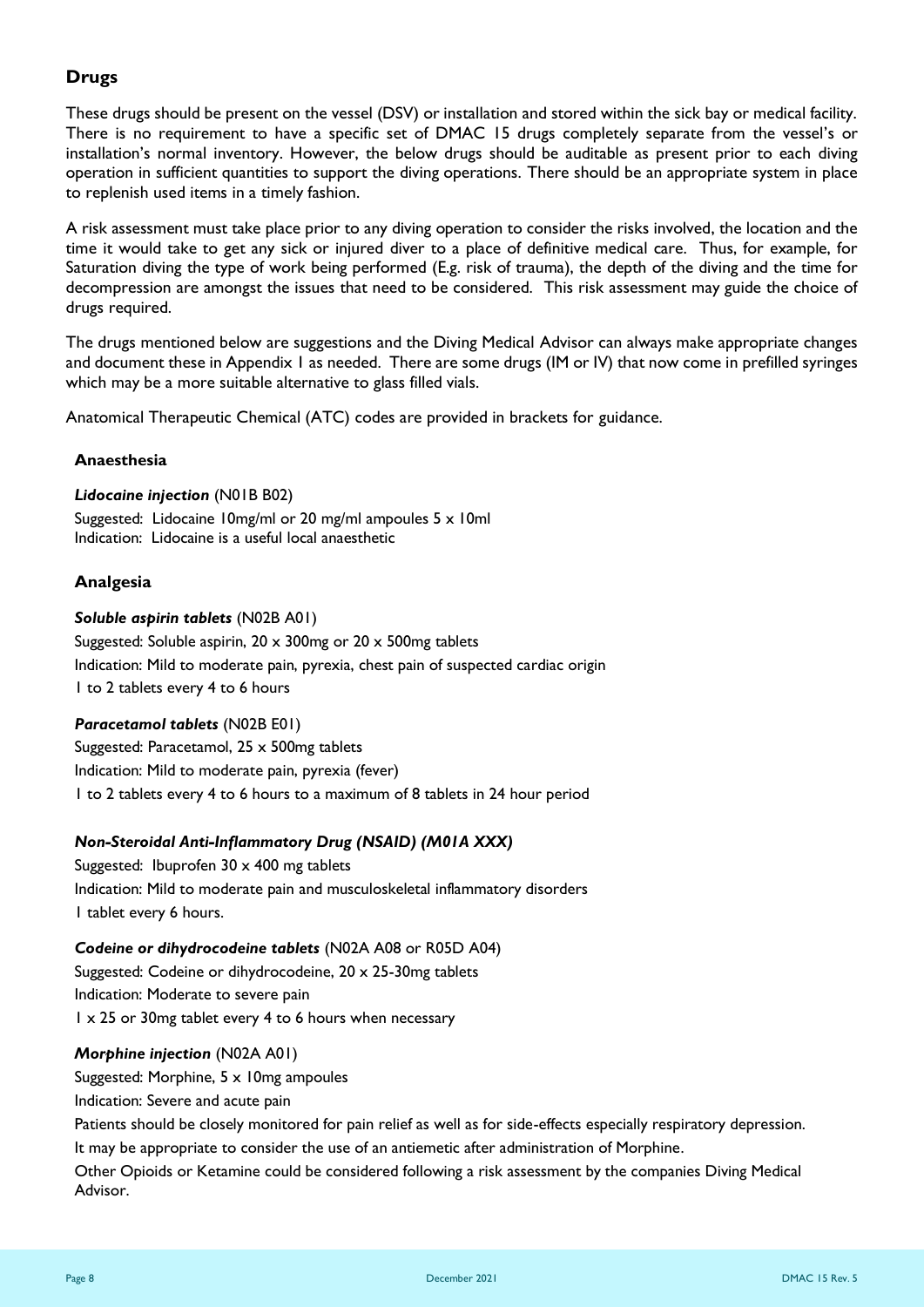## *Naloxone injection* (V03A B15)

Suggested: Naloxone, 0.4mg/ml ampoules  $-2 \times 1$ ml

Indication: Opioid (morphine) overdose, respiratory depression due to administration of opioid (morphine) analgesia Respiratory depression is a major concern with opioid analgesics and it may be treated by artificial ventilation or be reversed by naloxone. Naloxone will immediately reverse opioid-induced respiratory depression but the dose may have to be repeated because of the short duration of action of naloxone; however, naloxone will also antagonise the analgesic effect

*NSAID injection* (M01A B05) Suggested: Diclofenac 4 x 75mg Ampoules Indication: Severe and acute pain Can be given IM or IV (as a continuous infusion according to pharmaceutical protocols)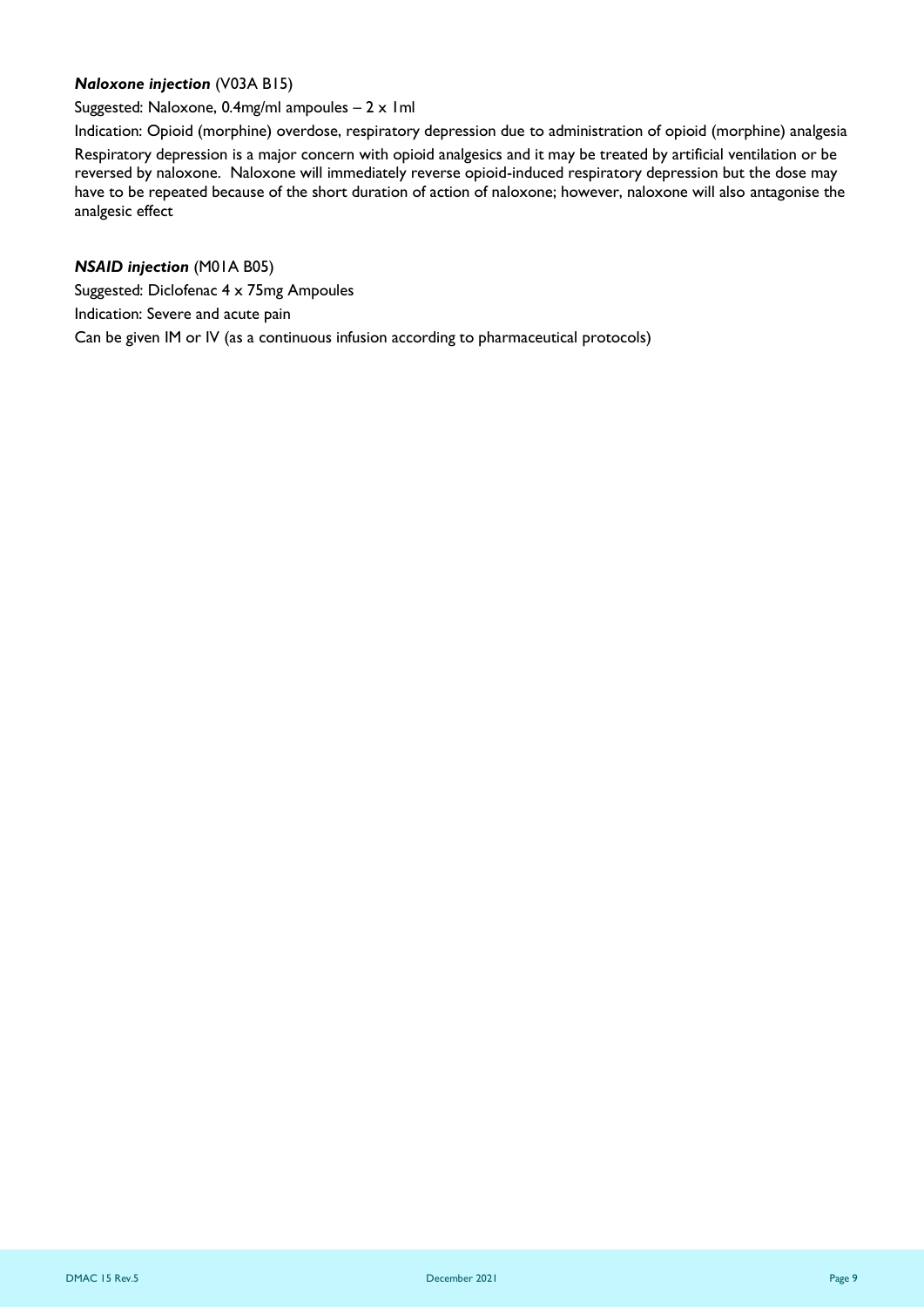#### **Resuscitation Drugs (refer to the appropriate resuscitation guidelines)**

#### *Adrenaline/Epinephrine injection* (C01C A24)

Suggested: Adrenaline, 10 x 10ml ampoules. 100µg/ml ampoules (1 in 10,000) Indication: Emergency treatment for cardiopulmonary resuscitation Important: Intravenous route or intraosseous route to be used in resuscitation, during CPR only

#### *Amiodarone injection* (C01B D01)

Suggested: Amiodarone, 6 x 150mg ampoules Indication: Amiodarone is used for the treatment of arrhythmias particularly during CPR In some countries Amiodarone is sold as a powder – ensure the correct amount of the appropriate solute is included if this is the case Important: Intravenous route or IO route to be used in resuscitation during CPR only

#### *Furosemide injection* (C03C A01)

Suggested: Furosemide, 5 x 40mg ampoules Indication: Oedema, pulmonary oedema, resistant hypertension

#### **Nausea, Vomiting and Diarrhoea**

#### *Fentiazin or prochlorperazine injection (preferred) or oral (optional)* (N05A B)

Suggested: Prochlorperazine,  $5 \times 25$ mg ampoules or Prochlorperazine,  $20 \times 5$  mg tablets

Indication: Severe nausea, vomiting, vertigo, labyrinthine disorders (not for use in motion sickness)

Where available, prochlorperazine in 3mg buccal tablets (dissolves sublingually) is a good choice as opposed to the tablets as such as there is no need to swallow a tablet;  $10 \times 3$ mg tablets

See notes on equipment to be held in HRU above. **These are additional:**

#### *Hyoscine hydrobromide (Scopolamine) tablets/dermal patches* (A04A D01)

Suggested: Hyoscine, 40 x 300µg tablets (e.g. Kwells)

Indication: Short acting drug for sea sickness and hyperbaric evacuation. These tablets are chewable

Suggested: Scopolamine, 20 x dermal patches (e.g. Scopoderm plasters)

Indication: Long acting slow release drug for sea sickness and for hyperbaric evacuation. One patch to be placed behind one ear.

#### *Loperamide (A07D A03)*

Suggested: Imodium 100x30 mg tablets Indication: Symptomatic treatment of diarrhoea. 1 tablet after each defecation. A minimum of 2 h should pass before next tablet.

#### **Allergic Reactions**

#### *Antihistamine for injection* (R06A B)

Suggested: Chlorpheniramine,  $2 \times 10$ mg ampoules or dexchlorpheniramine,  $2 \times 5$  mg ampoules Indication: Symptomatic relief of allergy, urticaria, emergency treatment of anaphylactic reaction

#### *Oral antihistamine* (R06A E)

Suggested: [Cetirizine,](http://bnf.org/bnf/bnf/current/41001i307.htm) 20 x 10mg tablets Indication: Symptomatic relief of allergies – non-sedating There are different types of non-sedating oral antihistamines that can be substituted as needs be

#### *Corticosteroid for injection* (H02A B)

Suggested: Hydrocortisone 5 x 100mg ampoules Indication: Hypersensitivity reaction e.g. anaphylaxis, angioedema, asthma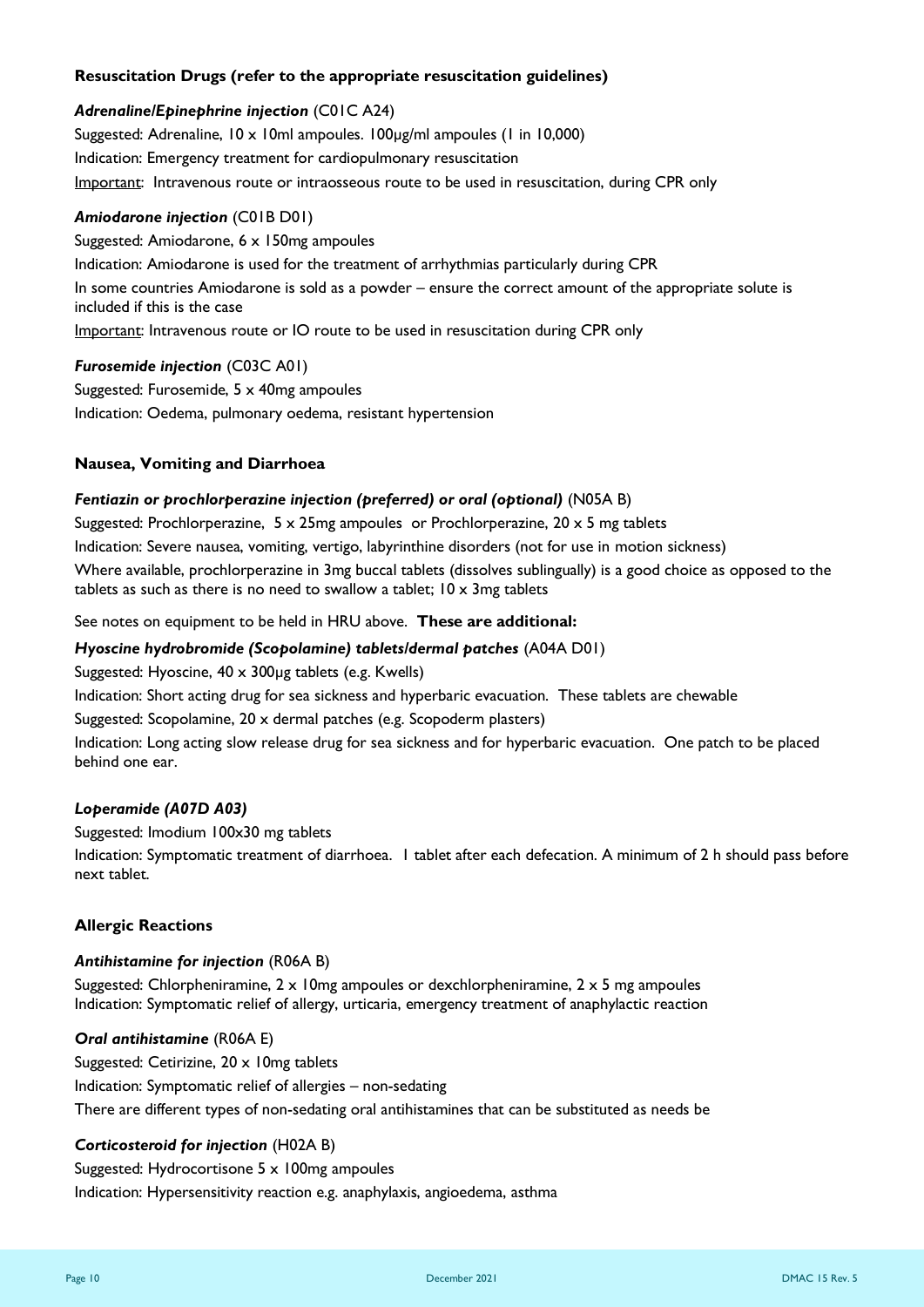#### *Adrenaline/epinephrine autoinjector* (C01C A24)

Suggested: Epinephrine autoinjector (for example: Emerade autoinjector) 0.5mg of 1 in 1000 (1mg/ml) adrenaline  $(giving 500<sub>µg</sub>)$  Indication: Emergency treatment of acute anaphylaxis

#### **Drugs Various**

*Glucose injection* (B05B A03) Suggested: Glucose 2 x 500mg/ml 50ml Indication: Hypoglycaemia

#### *Glyceryl trinitrate sublingual tablets* (C01D A02)

Suggested: Glyceryl trinitrate sublingual tablets x 10 tablets Indication: Cardiac chest pain

#### *Intravenous fluids* (B05B B01)

Suggested: Crystalloid Infusion – 6 litres Sodium Chloride Infusion 0.9% and/or Hartman's or Ringers lactate. Company doctor to advise on exact make up

#### *Antipsychotic drug for injection* (N05A H03)

Suggested: Olanzapine, 2 x 10mg Indication: For relief of acute symptoms, schizophrenia and other psychoses, mania short-term adjunctive management of severe anxiety, psychomotor agitation, excitement, and violent or dangerously impulsive behaviour

#### *Anxiolytics for oral use* (N05B A)

Suggested: Diazepam, 10 x 5mg tablets Indication: Short-term use in anxiety or insomnia, status epilepticus

## **Anxiolytics for injection** (N05B A)

Suggested: Diazepam, 5 x 10mg ampoules

Indication: Short-term use in anxiety or insomnia, status epilepticus and for muscle relaxant effect where indicated

#### *Anticonvulsant for nasal or buccal use* (N05C D08)

Suggested: Midazolam 10mg in 2ml with the administration device (for example nasal atomiser or oro-mucosal solution)

Indication: Short-term use in status epilepticus

#### **Treatment of Burns**

#### *Sulfonamides for topical use (skin)* (D06B A01)

Suggested: Silver sulphadiazine cream, 1 tube of 1%

Indication: for example, prophylaxis and treatment of infection in burn wounds, as an adjunct to short-term treatment of extensive abrasions; for conservative management of finger-tip injuries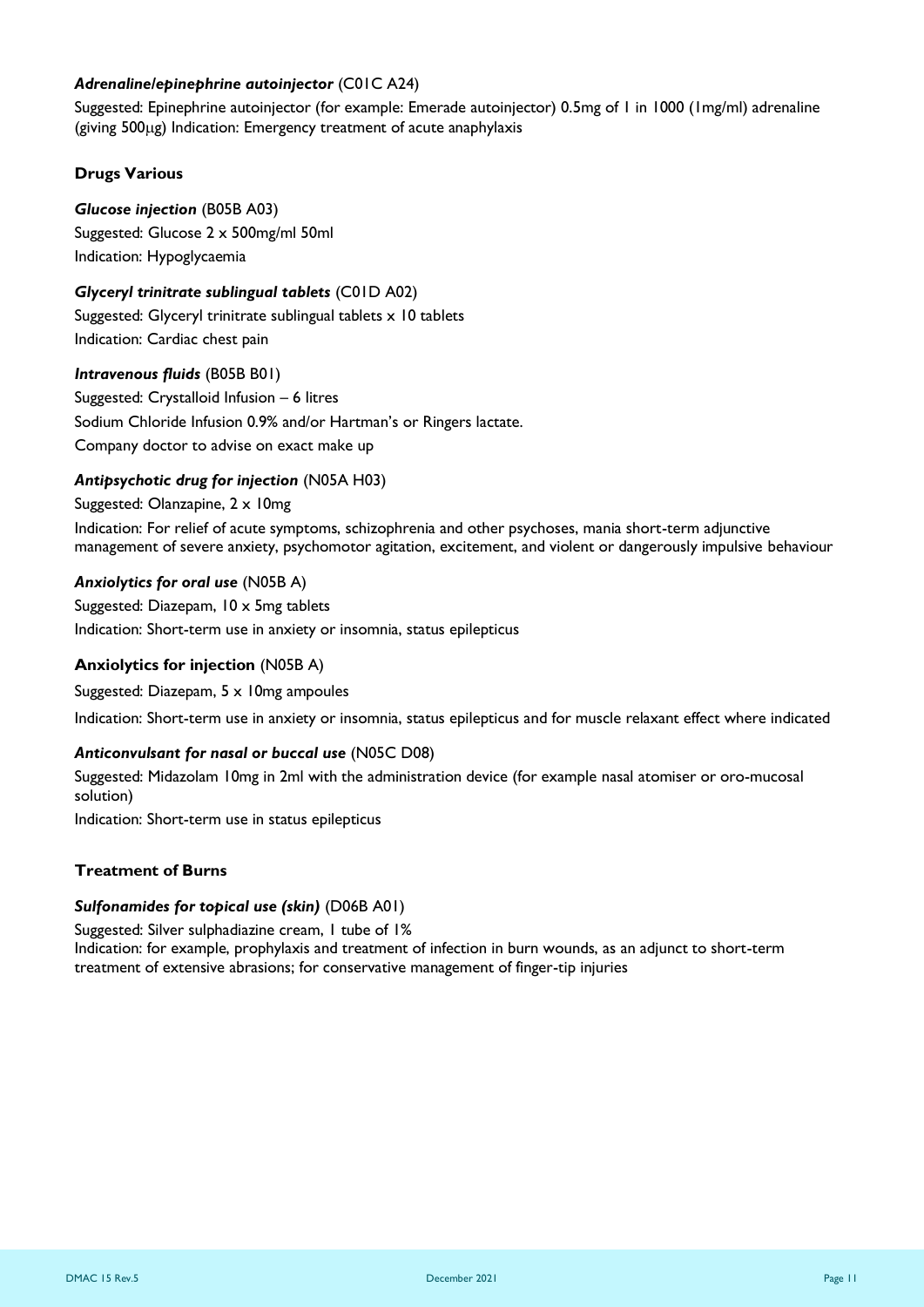#### **Antibiotics**

#### *Broad spectrum antibiotic for parenteral administration (J01D D04)*

Suggested: Ceftriaxone 3 x 2g vials (1-2g once daily Intravenously or by deep intramuscular injection.) Indication: For treatment of sepsis or other serious infections in patients unable to receive oral treatment.

#### *Broad spectrum antibiotics for oral use* (J01C A, J01C F, J01C R02 or J01M A02)

It is important to have antibiotics from both of the following 2 categories available on saturation diving projects.

1) Co-amoxiclav, 21 x 625mg tablets (1 tablet 3 times per day for 7 days) **OR** dicloxacilline 30 x 500 mg tablets

Indication: A broad spectrum antibiotic useful in the treatment of Gram-negative bacterial infections If this drug is not available, the company doctor may choose to recommend a similar penicillinase resistant antibiotic.

- 2) A Quinolone, for example:
- Ciprofloxacin, 20 x 500mg tablets (1 tablet 2 times per day for 10 days) **OR**
- Levofloxacin, 20 x 500mg tablets (1 tablet 2 times per day for 10 days)

Indication: A Quinolone antibiotic is useful in the treatment of Pseudomonas infections

#### *Macrolide antibiotic for oral use* (J01F A09, J01F A10)

Suggested: Clarithromycin 14 x 250mg tablets (1 – 2 tablet(s) twice daily for 7 days) or Azithromycin 10 x 500mg tablets (1 tablet daily for 5 days)

Indication: Susceptible infections

#### *Antibiotic ear drops* with (S03C A) or without (S02A A) corticosteroids

Suggested: Sofradex (framycetin sulphate/ dexamethasone/gramicidin) ear drops or hydrocortisone/ polymyxine B ear drops one bottle 2–3 drops 3-4 times daily. May be substituted by other ear drops containing combinations of antibiotics (e.g. Polymyxine B, Neomycine, a.o.) and corticosteroid (hydrocortisone, dexamethasone a.o.) Sofradex drops can also be used for eye infections

#### *Recommended additional antibiotic ear drops for saturation diving operations*

Suggested: Ciprofloxacin ear drops (S02A A15)

There should be a sensible supply of therapeutic ear drops as ear infections are common.

*Antibiotic eye drops/ointment* (S01A A01) Suggested: Chloramphenicol eye drops or ointment Indications: Eye infections

*An antifungal drug*  Suggested: Clotrimazole cream (D01C A01) Indications: For fungal skin infections

#### *An Antibacterial ointment*

Suggested: Bactroban / Bacitracin (D06A X05) Indications: For skin infections